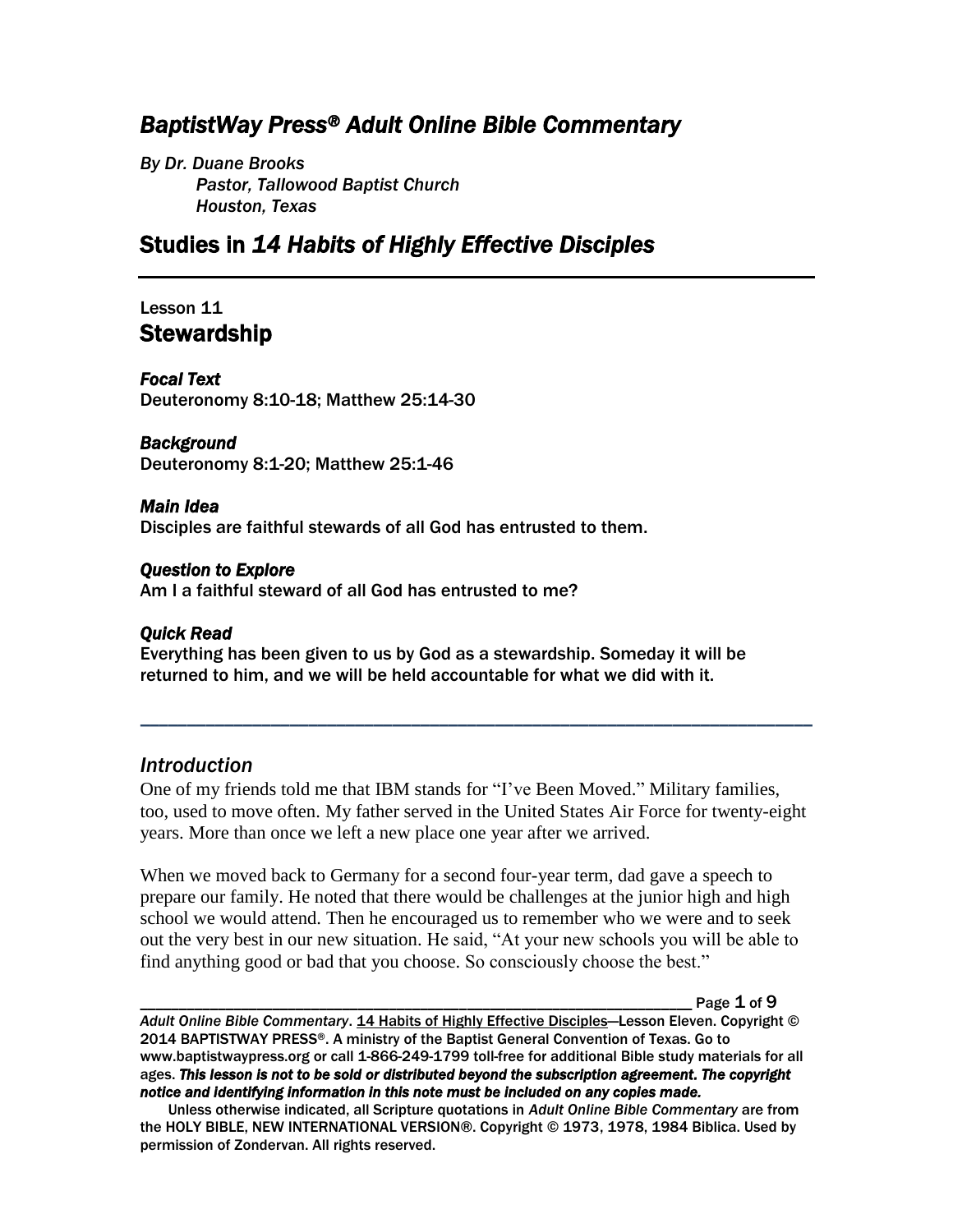In the book of Deuteronomy, which means, "Second Law," Moses prepared the tribes of Israel with powerful sermons about how God's people could choose the very best in their new lives in a new land. Moses understood that the Promised Land was a prepared place for a prepared people. God wanted to make his people ready to receive his good gifts. Israel spent forty years completing a journey which could only have taken eleven days (Deuteronomy 1:2). Just before they entered the land, Moses preached to prepare the people to receive God's promises. Deuteronomy records those sermons.

First, Moses repeated the Ten Commandments. Then he taught them the "Shema" or "Hear O Israel . . ." God wanted his people to love him with their all – all their hearts, souls, and strength. They would integrate faith in their everyday lives: as they walked and talked, went to sleep and awakened. At all times, God wanted them to teach his law to their children. God would deliver the nations into his people's hands even though they were not as strong. Most of all, Moses reminded them not to forget the Lord. "Remember," Moses said, "that the Lord your God is bringing you into a good land" (Deut. 8:1-9).

## *Commentary*

## *The Test of Prosperity (Deuteronomy 8:10-18)*

How do we counteract the tendency to forget God? First we give him thanks and praise him for his abundant kindness. The Promised Land contained significant natural resources to sustain the lives of God's people. Prosperity pulls us gravitationally toward pride. Bob Russell said, "It is a rare person who, when his cup frequently runs over, can thank God instead of complaining about the limited size of his mug!"<sup>1</sup> When things go well, we may wrongly believe that we have paid our dues and earned our lot in life.

Moses reminded the Israelites that God had brought them out of slavery and sustained them in the wilderness. Even the manna was a reminder that the Israelites could not provide for themselves. Water sprang from a rock. All of this tested the Israelites and created humility. One of my professors in college lamented that one of his children was rebelling against him. He wept as he said in class, "My child wants to be so independent, but in reality he is so utterly dependent." This is also our story and we do well to remember it.

Our self-talk tells us a great deal about what we believe. Moses warned the people about saying to themselves, "My power and the strength of my hands have produced this wealth for me" (Deut. 8:17). How will we handle the relative prosperity of our day? The Texas economy remains strong, producing many jobs. Personal income is climbing along with the stock market.

Offering thanks to God counteracts our pride. Sharing with others enables us to use God's gifts to help those in need. Moses' words remind us of Jesus' teaching in Luke about the man whose wealth overflowed (Luke 12:13-21). Like the Israelites, the barn

\_\_\_\_\_\_\_\_\_\_\_\_\_\_\_\_\_\_\_\_\_\_\_\_\_\_\_\_\_\_\_\_\_\_\_\_\_\_\_\_\_\_\_\_\_\_\_\_\_\_\_\_\_\_\_\_\_\_\_\_\_\_\_\_\_\_\_\_\_\_\_ Page 2 of 9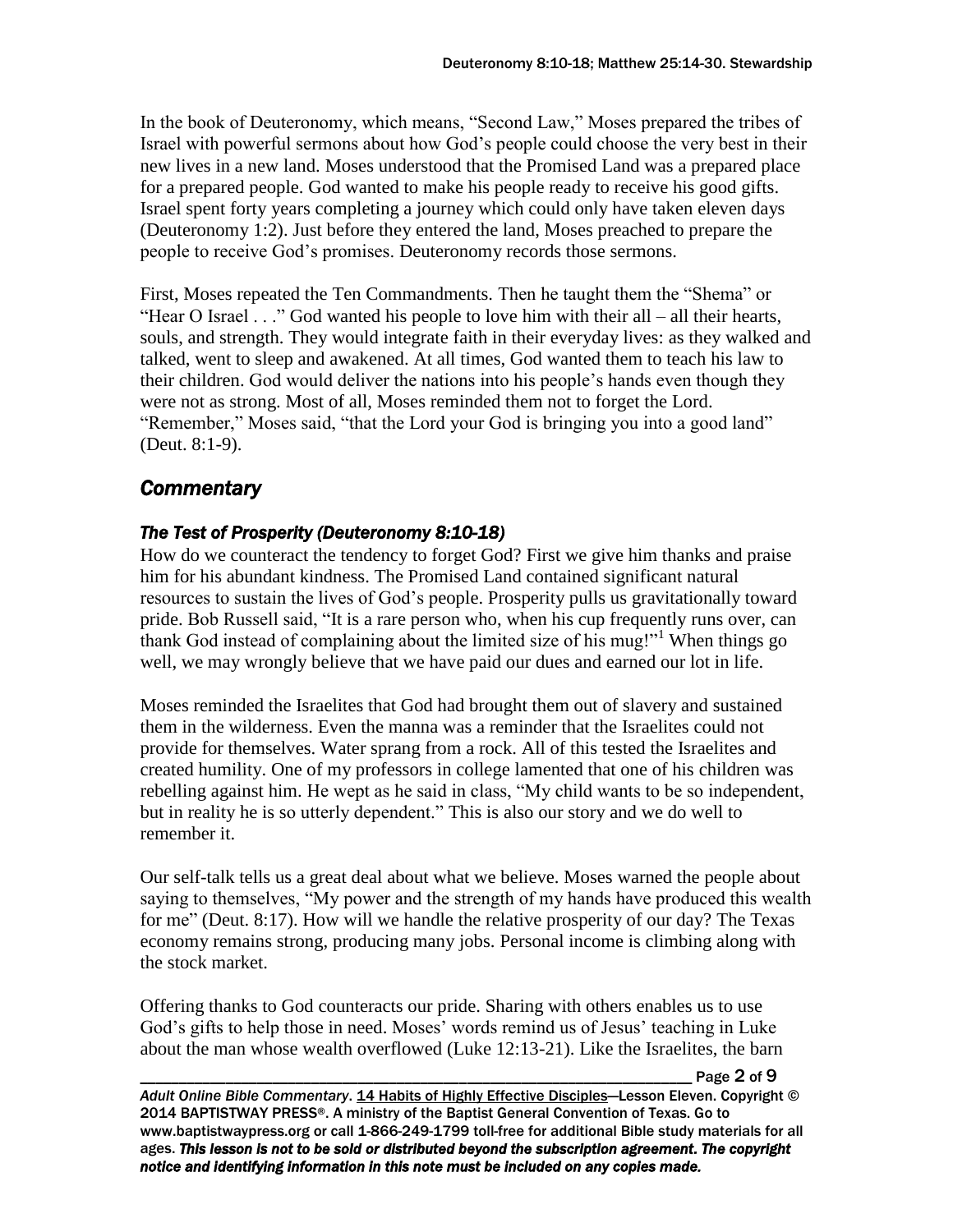builder talked to himself and took credit for his possessions. There was only one solution. He needed larger containers. So he tore down his barns and built new ones and told himself it would never end. That very day he died, never enjoying the bountiful possessions he had stored up.

Self-storage units proliferate in our world. Our homes and apartments can no longer contain our stuff. We store things which we may never use again. Television producers have even made television shows about people bidding on items which people have forgotten and abandoned in storage units. We were watching one of these shows when our newly adopted daughter realized the theme of the series, and remembered that her birth family had lost all of their possessions because they did not pay the storage rent or retrieve their possessions.

The complexion of the conversation changed as she walked quietly from the room. Eventually, we may all forget our most treasured possessions in this life. But let us not forget the God who gave us life, abundant and eternal. Our lives do not finally consist in the abundance of our possessions (Luke 12:15). God alone grants us gifts and abilities and health to work and earn our living. He gives us these abilities as part of his covenant of kindness to us (Deut. 8:18). Possessions carry a substantial risk. We may lose not only our stuff, but also our souls (Matthew 16:26).

Matthew goes on to remind us that discipleship, by design, cuts across every dimension of our lives. This truth rules out the compartmentalization of life so common in our culture. In God's kingdom, we are not owners but stewards who take what God gives us and multiply it for his glory.

### *Risky Faithfulness (Matthew 25:1-30)*

In three consecutive parables, Jesus spoke about the kingdom of heaven – not just the place we call heaven, but the rule of heaven come down to earth. In the first parable he told his disciples to keep watch because they did not know when the Lord would return (Matt. 25:1-13). In this second parable also, the Lord returned and settled accounts with his servants. Before he left on a journey, the master entrusted his possessions to three servants. Two did well by growing their master's possessions. The other acted out of fear and hid the talent in the ground. Ultimately he was judged for misunderstanding the master and not multiplying the gift given to him (Matt. 25:14-30).

Jesus teaches his disciples that we are stewards, not owners of God's gifts. How will we use the possessions God gives us to give him the greatest glory? The same God who gave us gifts will also settle accounts with us. There is no time to waste. We must immediately put them to work.

Here is the key: our greatest possession is not our 401K or our IRA's or our bank accounts or homes or cars. The great treasure of our lives is the gospel of Jesus Christ.

Page 3 of 9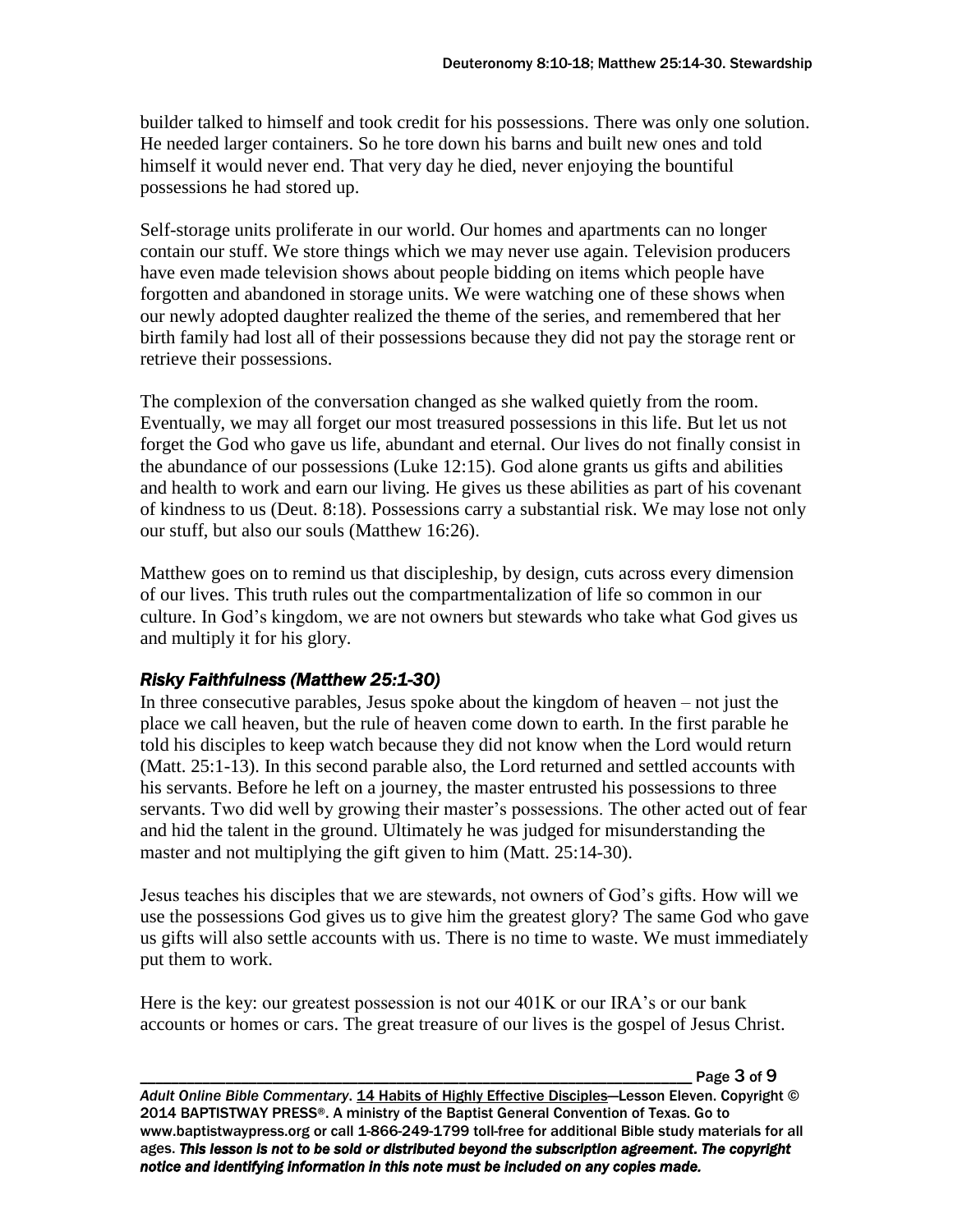God has entrusted it to us. What will we do with it? Will we ignore it? Or will we invest it for the kingdom?

Is it any surprise that our faithful God both requires and rewards faithfulness? The kingdom rewards risk. When we take the good news God has given us and invest it in the lives of others so that they come to know him, we will discover that our greatest, highest joy is not in God's provision but in his person!

### *God Gives Gifts: God Provides Us with Possessions (Matthew 25:14-18)*

What we believe about God will inevitably be revealed in the way we live. What does this story teach us about God? He is a God who himself takes risks and rewards risks taken by us. The owner in the story is wealthy. He was going on a journey and he wanted his money to work for him while he was gone. So he gave to three of his slaves according to their dynamics – their power, or ability.

His instincts were right: he gave the two most capable servants five and two talents apiece. So how much is that? A talent was worth 5,000 - 6,000 denarii. A denarius was a day's wage. For example, if one worked 250 to 300 days a year, one talent would be worth about twenty years of income, or perhaps as much as one million dollars in today's terms.

Thus the first person received wages to pay one person for 100 years or \$5 million, the second for forty years or \$2 million and the third for twenty years. Clearly, this was no paltry sum. The owner took a risk. So did the heavenly Father. He never asks us as his disciples to do what he has not done. Simone Weil said, "Creation was the moment when God ceased to be everything so that human beings could become something."<sup>2</sup>

What has God entrusted to us in terms of time, talents, and treasures? How do we rightly offer our thanks for his gracious and bountiful provision? Did you read about the three roommates who bought a used couch for \$20 at the Salvation Army? Calli Guasti told reporters that she and her friends had purchased a well-worn couch and chair for \$55 at a Salvation Army thrift shop in March. They noticed the arm cushions were weirdly lumpy.

Then, one night in April, roommate Reese Werkhoven, opened a zipper on one arm and found an envelope. It contained \$4,000 in bubble-wrapped bills. Guasti, Werkhoven, and roommate Lara Russo opened the other arm zipper and started mining the treasure stashed inside. They counted it up: \$40,800. "We put it all on a bed," Guasti said. "We laid it all out and started counting. And we were screaming. In the morning, our neighbors were like, 'We thought you won the lottery.'"

Later that evening, however, Guasti found a deposit slip with a woman's name on it. Werkhoven called her the next morning. "She said, 'I have a lot of money in that couch and I really need it,'" Guasti said. They drove to the home of the woman. She cried in gratitude when they gave her the cash she had hidden away. The woman's family had

Page 4 of 9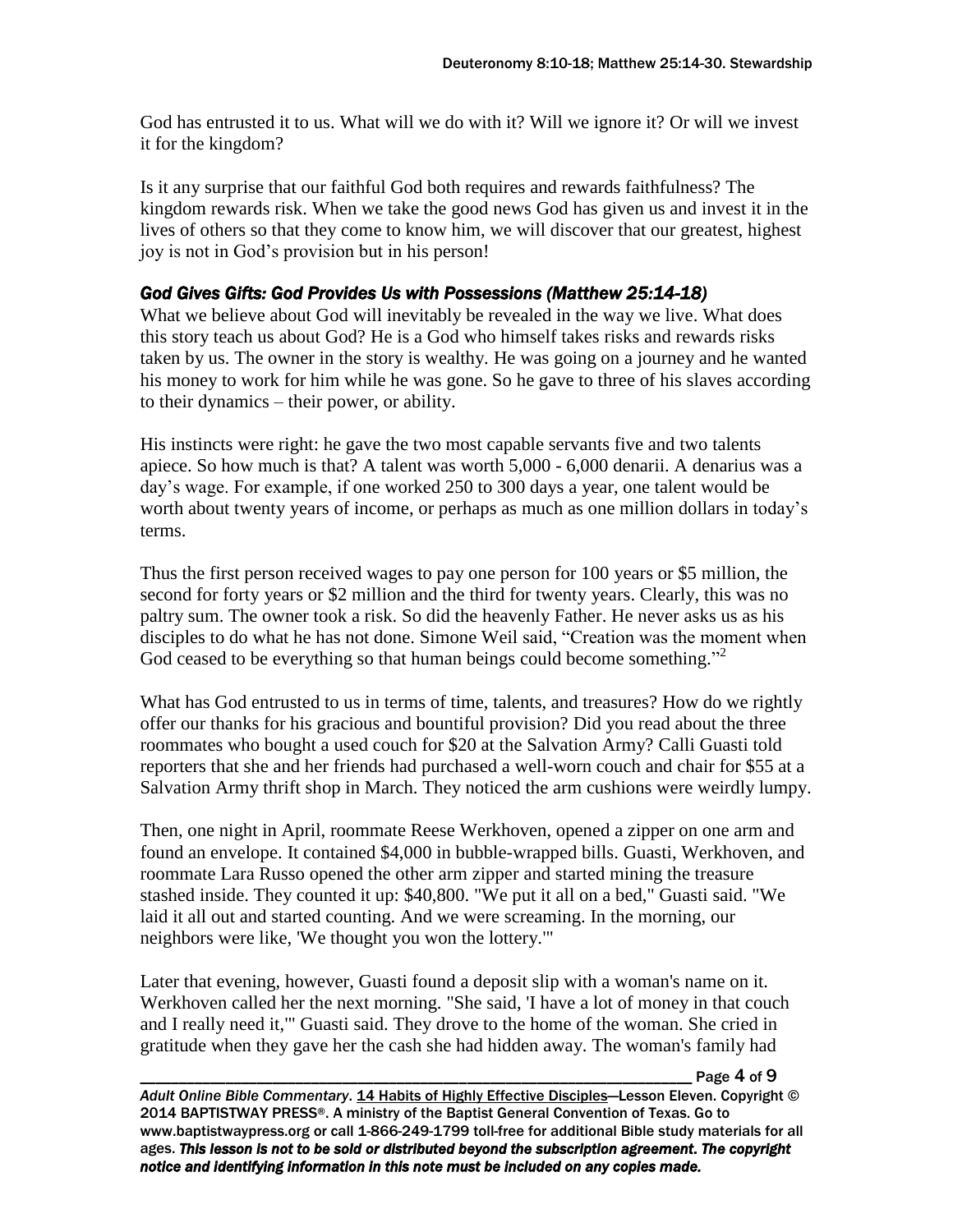donated the couch to the Salvation Army while she was having health problems. Guasti said the three had considered the option of keeping the money, but decided they couldn't do that. "At the end of the day, it wasn't ours," Guasti said. "I think if any of us had used it, it would have felt really wrong."<sup>3</sup>

The greatest treasure of all is the gospel. What are we doing with it? Are we burying it or planting it in the lives of people, investing in the kingdom? Charles Haddon Spurgeon's grandfather reportedly said, "My grandson may preach the gospel better than I do, but he does not preach a better gospel than I do."<sup>4</sup> The gospel is good. It works if we put it to work in our lives and the lives of others. It would be really wrong to refuse to share good news with others after we receive it for ourselves.

### *We Give an Account (Matthew 25:19-30)*

Ability also comes with responsibility! God requires and rewards risk because he wants us to gain something good with his gifts. As in the previous story (Matt. 25:10), the owner returns. In this case it is after a long time. Peter reminds us that Jesus will return so we must not take his promise lightly (2 Peter 3:8-10).

When the owner returns he settles accounts with his servants. This takes the form of them explaining what they have done and returning the money. In the case of the first two, there is commendation and added opportunity to serve. In the case of the third there is condemnation and lost opportunity.

This is true accountability. Paul says in 1 Corinthians 3:13 that our work will be revealed by fire. In 2 Corinthians 5:10 he says, "For we must all appear before the judgment seat of Christ that each may receive what is due him for the things done while in the body, whether good or bad." Randy Alcorn wrote, "One day everyone must answer these three questions: Where did it all go? What did I spend it on? What has been accomplished for eternity through my use of all this wealth?"<sup>5</sup>

Those who multiplied the master's investment received greater opportunity. First, we notice they did it immediately (Matt. 25:16). They were on it because there was no time to waste. They did not know when the master would return, so they went to work. Second, both servants were commended as being faithful and good (Matt. 25:21, 23). They were not responsible for whether they had little or more, but only that they had worked with what they had. Risk takes faith, so those who risk are faithful!

In the recent movie *The Monuments Men*, the story is told of the special troops dispatched to Europe near the end of World War II to find and redeem great works of art which had been stolen. One man gave his life trying to save a work of art. Cate Blanchette plays a character named Claire Simone who in her own way resisted the evils of war by cataloguing the artworks in hopes that someday they might be redeemed and restored.

Page 5 of 9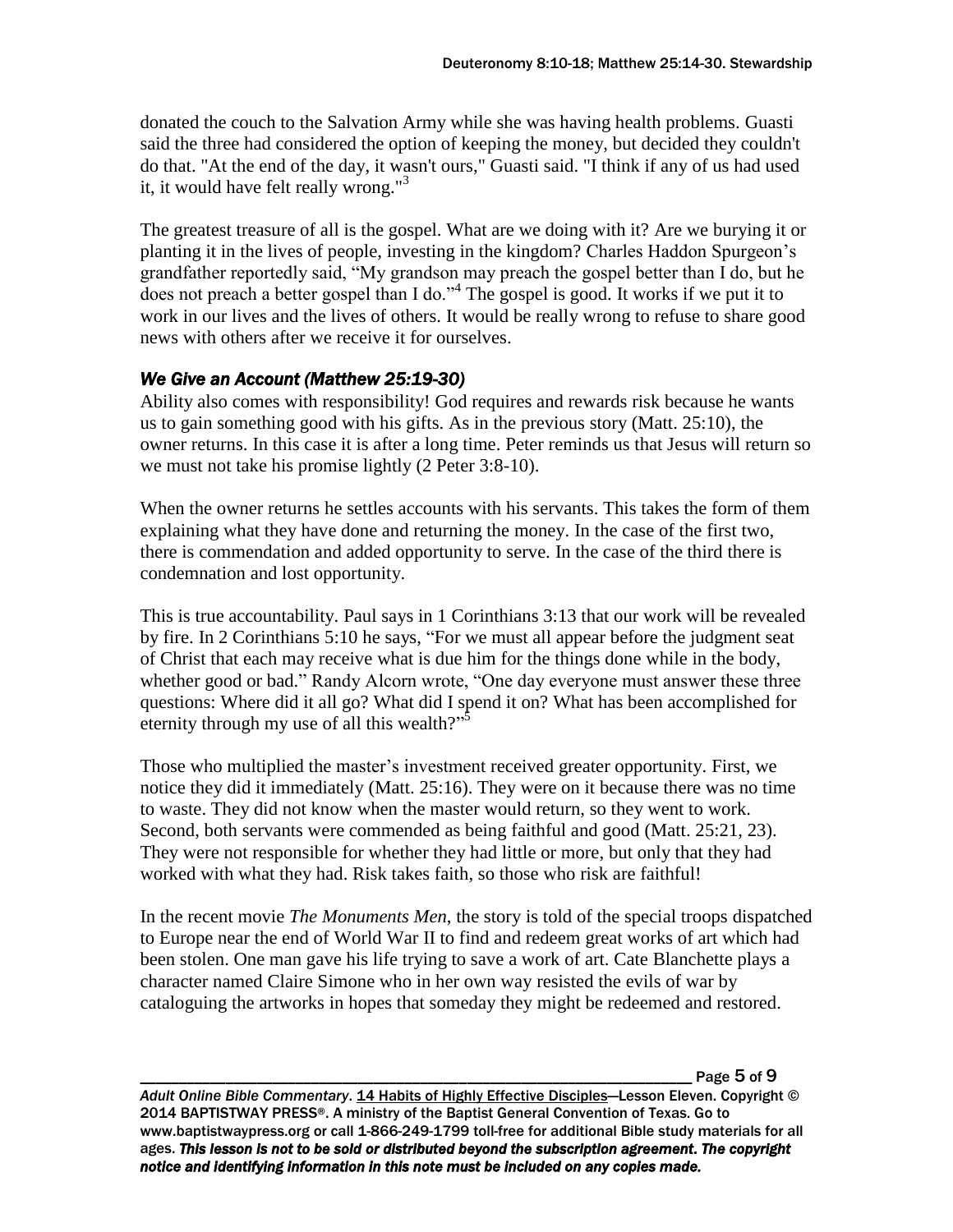By placing a seal on each work, she risked her own future for the sake of a better future for others. And for all the time before James Granger arrived, she kept working subversively and systematically, without any assurance that her work would ever be put to use. In a similar way, Christians live in territory occupied by the Enemy.

It's tempting to give up hope that our work for Christ—our small deeds of compassion and kindness, our faithfulness to our families and jobs and churches—will come to anything. But unlike Claire, Christians have an assurance of hope. Christ's resurrection guarantees our future. Our service to Christ may feel insignificant, and yet Claire exhibits for Christians an inspiring example of how to live faithfully in enemy-occupied territory. The good we do is not wasted or forgotten.

Just so, in Jesus' story, both servants were rewarded with greater opportunity (Matt. 25:21, 23). Michael Green observes the parallel with exercise.

If we develop our muscles, our reward is that we can carry heavier burdens and still feel good. To those who have more, more is given (v. 29). And if we lie in bed and do nothing, atrophy takes over and we find we can do less and less.<sup>6</sup>

This warns us against spiritual sloth in the strongest terms.

What is our reward for using God's gifts wisely? He gives us greater opportunities as well as his blessing and approval: come you *good* and *faithful* servants. In the kingdom of heaven, faithfulness with opportunity leads to greater opportunity. Even better, faithful stewards strengthen their relationship with the Master as we hear in the invitation, "Enter the joy of your master."

Both servants enjoyed a relationship with their master – they entered his joy. They were not on the outside looking in, but in communion with their master. For this God created us: that his joy might be in us and that our joy might be full. This opens a window into the heart of discipleship. Henry Blackaby says,

Discipleship is personally transferring the full dimensions of your relationships with Christ to the person you are walking with. It is not the imparting of spiritual disciplines as much as it is acquainting another with a Person you love.<sup>7</sup>

When we take the good news God has given us and invest it in the lives of others so that they come to know him, we will discover that our greatest, highest joy is not in God's provision but in his person!

The one who misused the master's investment, lost both opportunity and joy (Matt. 25:24-25).When we misuse the life God has given us we suffer great and irretrievable loss. The third servant does not act with urgency, but buries it in the ground. The book of Proverbs says much about the sluggard. He lives in fear of an imaginary lion in the street;

\_\_\_\_\_\_\_\_\_\_\_\_\_\_\_\_\_\_\_\_\_\_\_\_\_\_\_\_\_\_\_\_\_\_\_\_\_\_\_\_\_\_\_\_\_\_\_\_\_\_\_\_\_\_\_\_\_\_\_\_\_\_\_\_\_\_\_\_\_\_\_ Page 6 of 9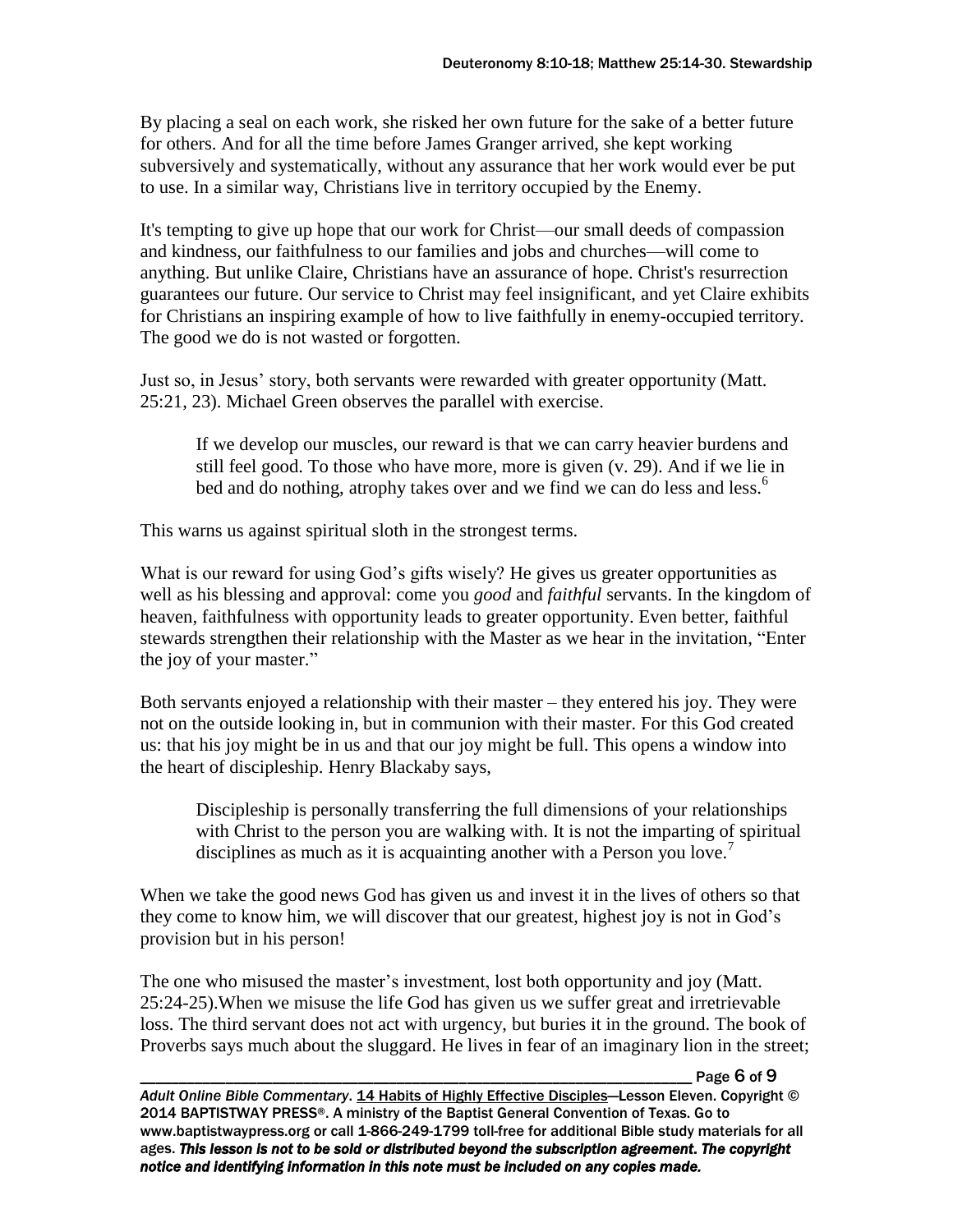he turns on his bed like a hinge; he puts his hand in the bowl of food but is too lazy to lift it out (Proverbs 26:14-15). A.T. Robertson wrote, "Doing nothing is doing harm."<sup>8</sup>

Only when we recognize God's worth do we receive worth in our lives. Consequently, the third servant gained no value for his master and he himself became worthless. In fact he is called "wicked." He didn't steal his master's money, he stole his time.

The longer I live, the more aware I become that sin is such a cosmic waste of time. Thoreau reportedly said, "As if we could kill time without injuring eternity."<sup>9</sup> This servant is separated from his master. There is darkness and sadness for the ones who miss the chance to magnify the worth of the Master.

Tom Long argues that the third servant has an entirely wrong perception of the master. Is he hard? Is he really evil? No. He has been amazingly generous and patient.

The story is not about a generous master suddenly turning cruel and punitive; it is about living with the consequences of one's own faith. If one trusts the goodness of God, one can boldly venture out with eyes wide open to the grace in life and can discover the joy of God's providence everywhere. But to be a child of the generous, gracious, and life-giving God and nonetheless to insist upon viewing God as oppressive, cruel, and fear-provoking is to live a life that is tragically impoverished. Indeed there is a kind of theological economy at work. For those who live in the confidence that God is trustworthy and generous, they find more and more of that generosity; but for those who run and hide under the bed from a bad, mean, and scolding God they condemn themselves to a life spent under the bed alone quivering in needless fear.<sup>10</sup>

## *Conclusion*

Bob Benson's son played a small role, a bit part in an elementary school play. The boy had hoped for better things but he only had two lines close to the end of the whole production. Benson wrote in his journal: Mike wasn't a star by any means but he waited faithfully and when his moment came he was ready. He said his lines and he said them well – not too soon, not too late, not too loud, not too soft, but just right.

Then Benson said,

I am just a bit player too, not a star in any sense of the word, but God gave me a line or so in the pageant of life and when the curtain falls and the drama ends and the stage is vacant at last, I don't ask for the critic's rave or fame in any amount. My only hope is this – that I can hear from afar the voice of God saying, "He said his lines and he said them well – not too soon, not too late, not too loud, not too soft. He said his lines and he said them well." $11$ 

Let us be faithful like our God who is always faithful!

\_\_\_\_\_\_\_\_\_\_\_\_\_\_\_\_\_\_\_\_\_\_\_\_\_\_\_\_\_\_\_\_\_\_\_\_\_\_\_\_\_\_\_\_\_\_\_\_\_\_\_\_\_\_\_\_\_\_\_\_\_\_\_\_\_\_\_\_\_\_\_ Page 7 of 9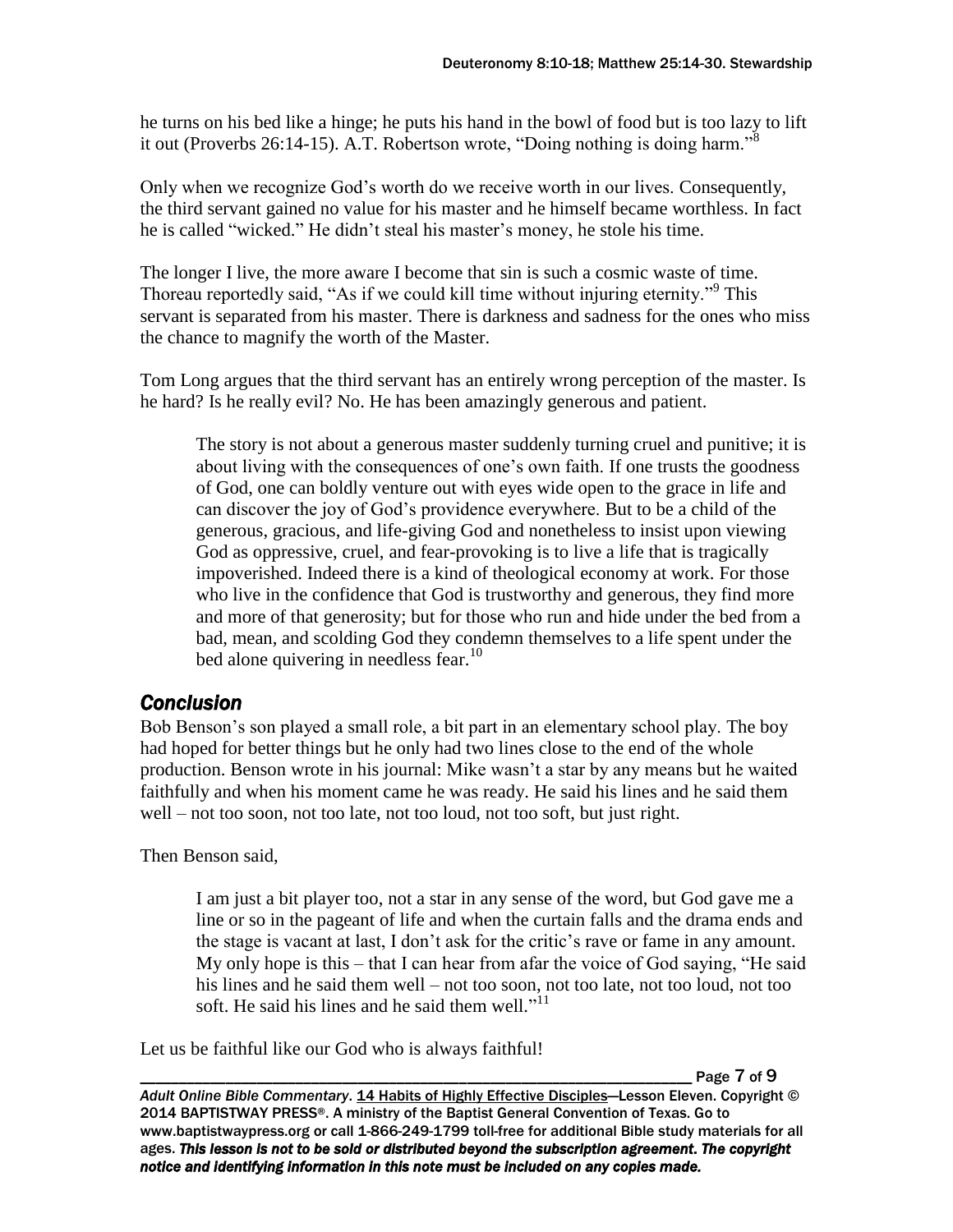### *Meet the Writer: Dr. Duane Brooks*

Dr. Duane Brooks has been the pastor at Tallowood Baptist Church in Houston, TX since 1998. He has been a member of the Texas Baptist Executive Board and the Human Welfare Board of the BGCT. Dr. Brooks is currently Adjunct Professor at Houston Baptist University and serves on the Board of Regents at Baylor University. He holds the Ph.D. from Baylor University.

\_\_\_\_\_\_\_\_\_\_\_\_\_\_\_\_\_\_\_\_\_\_\_\_\_\_\_\_\_\_\_\_\_\_\_\_\_\_\_\_\_\_\_\_\_\_\_\_\_\_\_\_\_\_\_\_\_\_\_\_\_\_\_

Duane was called to preach while in middle school in Germany and ordained in Great Falls, Montana. He has served as pastor in four Texas Baptist churches - New Hope Baptist Church in Cedar Park, Williams Creek Baptist Church in Mart, and Pleasant Grove Baptist Church in Rosebud. Duane and his wife, Melanie, have two sons, Graham and Chase, and a daughter, Casey.

| <b>BaptistWay Press®</b> |                                                                                                                                                                     |
|--------------------------|---------------------------------------------------------------------------------------------------------------------------------------------------------------------|
|                          | See www.baptistwaypress.org for additional study materials on                                                                                                       |
|                          | <b>14 Habits of Highly Effective Disciples</b>                                                                                                                      |
|                          | and more than fifty other Bible studies by BaptistWay Press <sup>®</sup> ,<br>or call 1-866-249-1799 (M-Fri 8:30 a.m.-5:00 p.m. central time).                      |
|                          | Another book by Dr. Brooks,                                                                                                                                         |
|                          | This Magnificent Salvation: What Salvation Means in a World Like This,<br>is also available from BAPTISTWAY PRESS®.                                                 |
|                          | The price is only \$7.95 each plus shipping and any applicable taxes.                                                                                               |
|                          | See www.baptistwaypress.org for a free Teaching Guide and PowerPoint®<br>presentation for This Magnificent Salvation: What Salvation Means in a World Like<br>This. |

 $\overline{a}$ 

Page 8 of 9

<sup>1</sup> Robert Russell. *Jesus, Lord of Your Personality: Four Powerful Principles for Change*

<sup>(</sup>New York, NY: Simon and Schuster, 2010), 16. 2 John Claypool. *Stories Jesus Still Tells* (Cambridge, MA: Cowley Publications, 2007), 39.

<sup>&</sup>lt;sup>3</sup> Michael Hill, AP Reporter for the Dallas News, May 15, 2014.

<sup>&</sup>lt;sup>4</sup> [http://wholesomewords.org/biography/biorpspurgeon.html.](http://wholesomewords.org/biography/biorpspurgeon.html) Accessed 8/1/14.

Adult Online Bible Commentary. 14 Habits of Highly Effective Disciples-Lesson Eleven. Copyright © 2014 BAPTISTWAY PRESS®. A ministry of the Baptist General Convention of Texas. Go to www.baptistwaypress.org or call 1-866-249-1799 toll-free for additional Bible study materials for all ages. *This lesson is not to be sold or distributed beyond the subscription agreement. The copyright notice and identifying information in this note must be included on any copies made.*